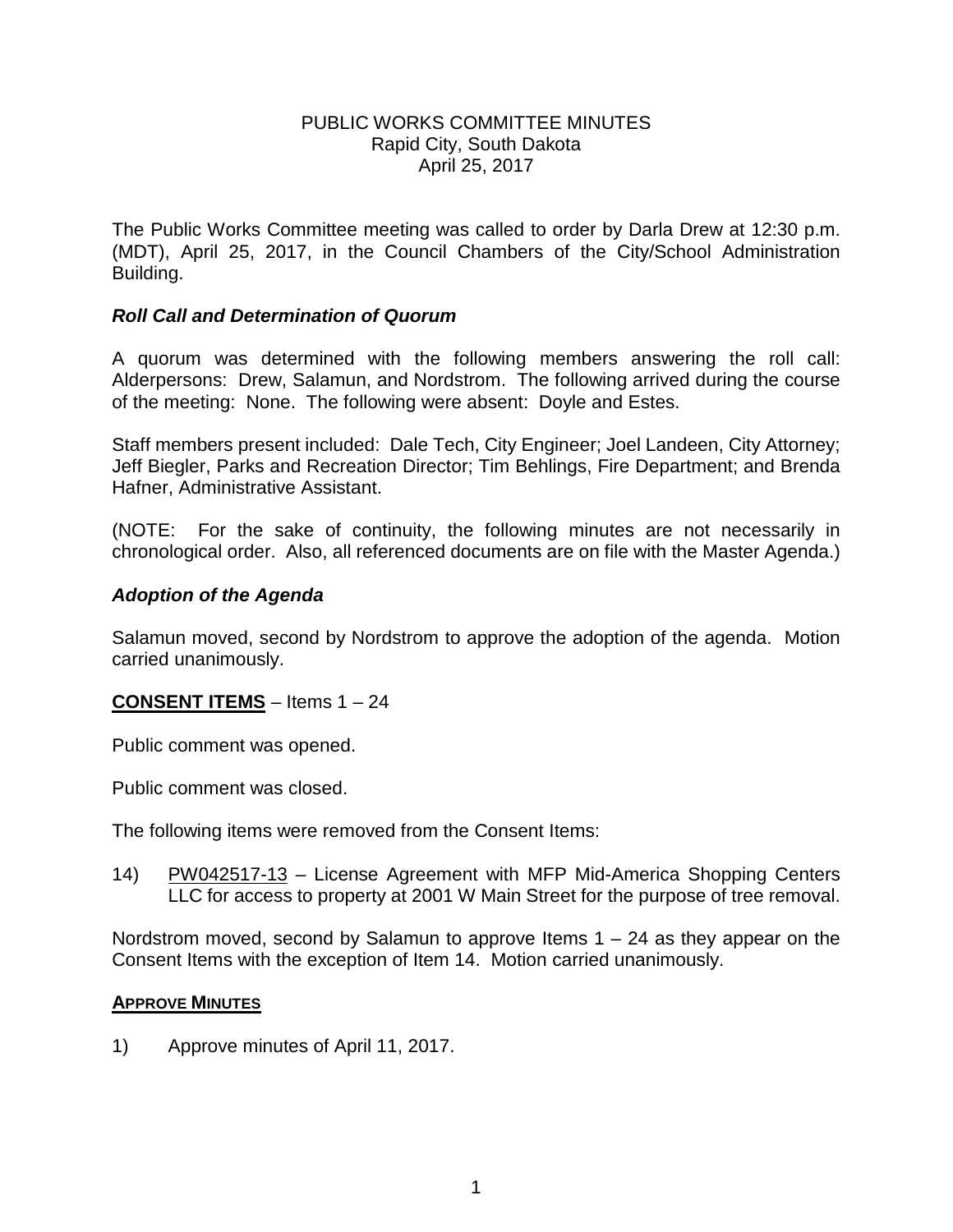## **ITEMS FROM ALDERMEN AND COMMITTEE REPORTS**

2) PW042517-01 – Approve Utility Support Funding of \$2,400.000.00 in 2018 and \$1,100,000.00 in 2019 for the Jolly Lane Project – Utility Support Fund and SAB 28 Fund Oversight Committee.

### **ITEMS FROM THE PUBLIC WORKS DEPARTMENT**

### **AUTHORIZE STAFF TO ADVERTISE FOR BIDS**

- 3) PW042517-02 Limestone Gravel for Various City Departments. Estimated cost \$87,000.00.
- 4) PW042517-03 Hot Mixed Asphaltic Concrete. Estimated Cost: \$161,000.00.
- 5) PW042517-04 Ready Mixed Concrete. Estimated Cost: \$63,000.00.
- 6) PW042517-05 Utility Cut Portland Concrete Replacement. Estimated Cost: \$75,000.00.
- 7) PW042517-06 East Idaho Street, East Nevada Street, Ivy Avenue Street and Utility Reconstruction Project and Meade/Hawthorne Drainage Element 221 Improvements, Project No. 15-2253 / CIP No. 50421.3.1B. Estimated Cost: \$4,937,000.00.
- 8) PW042517-07 Big Sky Subdivision Street Rehabilitation, Project No. 17-2380 / CIP No. 51160. Estimated Cost: \$1,100,000.00.
- 9) PW042517-08 Pavement Rehabilitation Project Terricita Drive Area, Project No. 17-2358 / CIP No. 50549. Estimated Cost: \$275,000.00.
- 10) PW042517-09 Elk Vale Road & Minnesota Street Traffic Signal Improvements, Project No. 16-2352 / CIP No. 51047. Estimated Cost: \$440,000.00.

#### **AUTHORIZE MAYOR AND FINANCE OFFICER TO SIGN**

- 11) PW042517-10 Drainage Easement with Office of School and Public Lands for property located east of the intersection of East Signal Drive and Elm Avenue.
- 12) PW042517-11 Amendment No. 2 between the City of Rapid City and Banner Associates, Inc. for Water Reclamation Facility (WRF) Potable Water Improvements, Project No. 15-2266 / CIP No. 51079 in the amount of \$4,000.00.
- 13) PW042517-12 Agreement between the City of Rapid City and Dakota Pump, Inc. for Morris Lane PRV Supervisory Control and Data Acquisition (SCADA) Integration; Project No. 14-2195 / CIP No. 50964.C in the amount of \$17,087.00.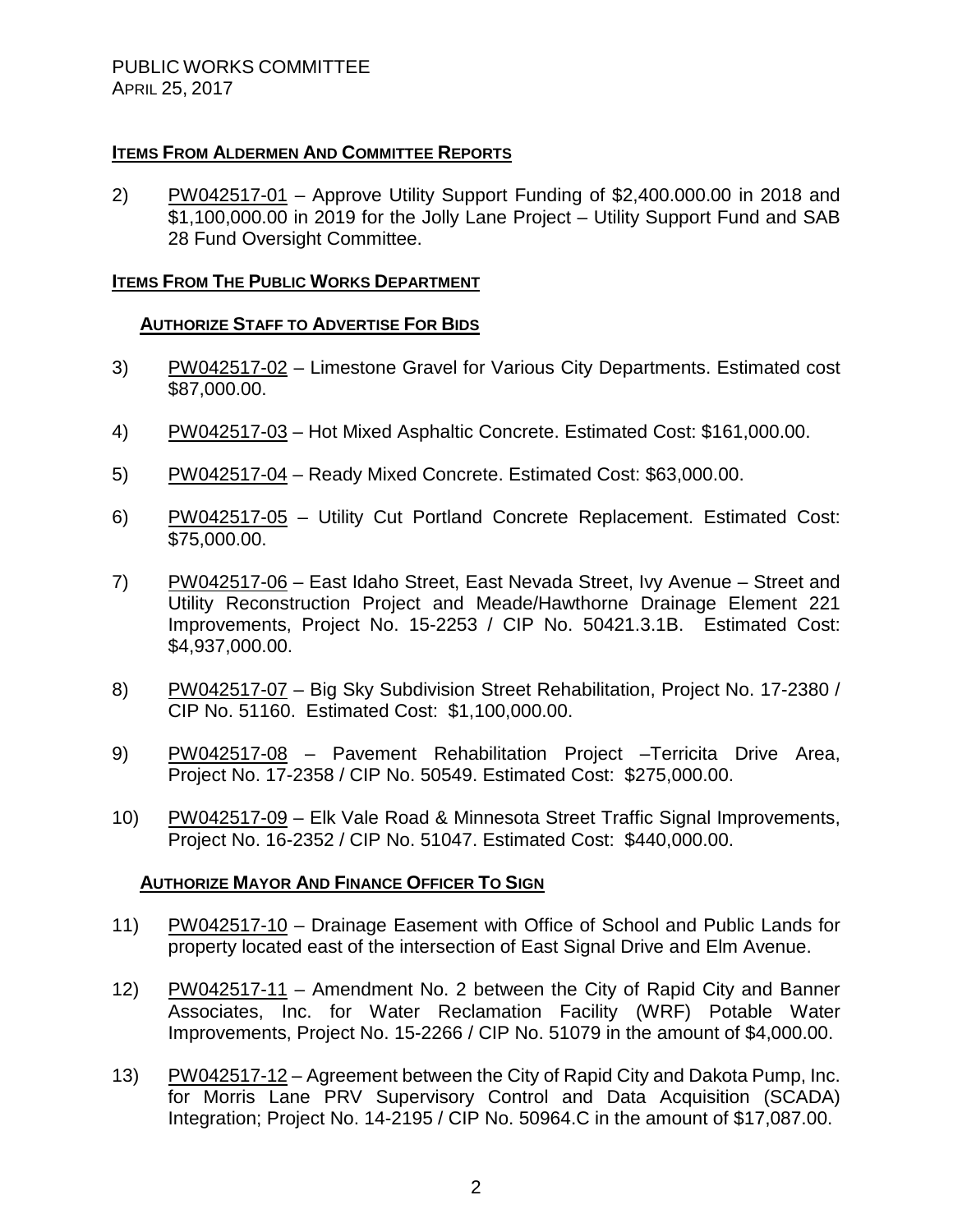- 15) PW042517-14 Agreement between the City of Rapid City and Highway Improvement Inc. for Asphalt Surface Crack Sealing, Project No. 17-2383, in the amount of \$89,500.00.
- 16) PW042517-15 Amendment No. 2 to the Agreement between the City of Rapid City and KTM Design Solutions, Inc. for Rapid Valley Sanitary Sewer Bypass, Project No. 13-2076 / CIP No. 50911, for an increase of \$14,650.00 and amend the project completion date.
- 17) PW042517-16 Authorization for Mayor and Finance Officer to Sign Construction Professional Services agreement between City of Rapid City and FMG, Inc. for Anamosa Street Reconstruction – Phase 3 Midway Street to Milwaukee Street, Project No. 07-1473 / CIP No. 50559, in the amount of \$29,966.00.
- 18) PW042517-17 Agreement between the City of Rapid City and Advanced Engineering and Environmental Services, Inc. for Pavement Rehabilitation Project – East Saint Joseph Street Overlay, Project No. 17-2363 / CIP No. 51161, in the amount of \$31,878.50.
- 19) PW042517-18 Amendment No. 1 with Burns & McDonnell for Landfill Gas Collection Expansion –Cells 13, 14, & 17, Project No. 16-2370.

## **ENGINEERING SERVICES**

- 20) PW042517-19 Approve Request from Steve Wynia for Wyngard Investments, LLC for a Variance to Waive the Requirement to Install Sidewalk per City Ordinance 12.08.060 Along Centre Street for the property located at 1300 Centre Street.
- 21) PW042517-20 Authorize Lowering the Percentage of Work that the General Contractor Must Perform from 50% to 35% for East Idaho Street, East Nevada Street, Ivy Avenue – Street and Utility Reconstruction and Meade/Hawthorne Drainage Element 221 Improvements, Project 15-2253 / CIP No. 50421.3-1B.

#### **WATER RECLAMATION DIVISION**

22) PW042517-21 – Approve Extension of Contract Bid to Thatcher Company of Montana, Inc. for Odor Control Chemical.

## **PARKS AND RECREATION DEPARTMENT**

23) PW042517-22 – Approve proposed Lease Agreement Between the City of Rapid City and Black Hills Lacrosse for field space at the Star of the West Sports Complex.